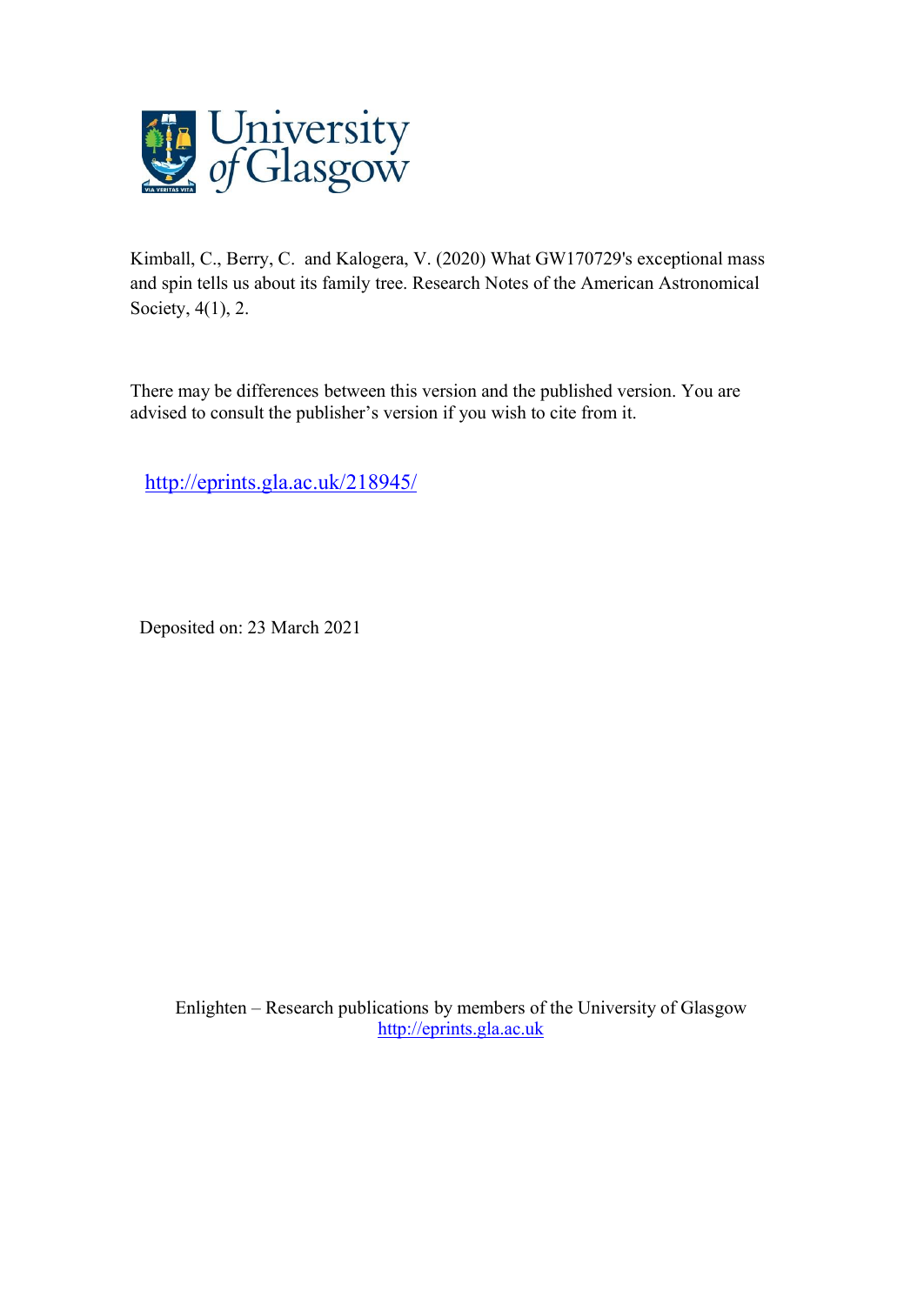What GW170729's exceptional mass and spin tells us about its family tree

CHASE KIMBALL,<sup>1</sup> CHRISTOPHER P L BERRY,<sup>1</sup> AND VICKY KALOGERA<sup>1</sup>

<sup>1</sup>*Center for Interdisciplinary Exploration and Research in Astrophysics (CIERA), Department of Physics and Astronomy, Northwestern University, 1800 Sherman Ave, Evanston, IL 60201, USA*

(Received 2019 December 16; Accepted 2020 January 2; Published 2020 January 3)

#### ABSTRACT

Gravitational-wave observations give a unique insight into the formation and evolution of binary black holes. We use gravitational-wave measurements to address the question of whether GW170729's source, which is (probably) the most massive binary and the system with the highest effective inspiral spin, could contain a black hole which is a previous merger remnant. Using the inferred mass and spin of the system, and the empirically determined population of binary black holes, we compute the evidence for the binary being second-generation compared with first-generation. We find moderate evidence (a Bayes factor of  $\sim 6-7$ ) that the mass and spin better match a second-generation merger, but folding in the expectation that only a small fraction of mergers are second-generation, we conclude that there is no strong evidence that GW170729 was the result of a second-generation merger. The results are sensitive to the assumed mass distribution, and future detections will provide more robust reconstructions of the binary black hole population.

*Keywords:* Gravitational wave sources — Gravitational wave astronomy — Astrophysical black holes

### 1. INTRODUCTION

LIGO–Virgo [\(Aasi et al.](#page-3-0) [2015;](#page-3-0) [Acernese et al.](#page-3-1) [2015\)](#page-3-1) have observed gravitational waves from 10 binary black holes [\(Abbott et al.](#page-3-2) [2019a\)](#page-3-2). Of these, GW170729's source stands out as (probably) the system with the highest mass and the highest effective inspiral spin  $\chi_{\text{eff}}$ . With a total mass of  $M = 84.4^{+15.8}_{-11.1} M_{\odot}$  and a chirp-mass of  $\mathcal{M} = 35.4^{+6.5}_{-4.8} M_{\odot}$ , the primary-component mass  $m_1 = 50.2_{-10.2}^{+16.2} M_{\odot}$  encroaches on the hypothesised (pulsational) pair-instability supernovae mass-gap [\(Woosley](#page-3-3) [2017\)](#page-3-3). Its  $\chi_{\text{eff}} = 0.37_{-0.25}^{+0.21}$  makes it one of two observations for which a non-spinning component is excluded at 90% probability. Given GW170729's exceptional properties, it is natural to ask if it formed through a different channel.

Hierarchical mergers—wherein at least one of the components is the product of a binary black hole merger—may occur in dense environments [\(O'Leary et al.](#page-3-4) [2016;](#page-3-4) [Mapelli](#page-3-5) [2016;](#page-3-5) [Antonini & Rasio](#page-3-6) [2016\)](#page-3-6). These systems may be identified by their masses and spins [\(Fishbach et al.](#page-3-7) [2017;](#page-3-7) [Gerosa & Berti](#page-3-8) [2017\)](#page-3-8). Being made from smaller black holes, merger remnants are more massive, and their spins are  $\sim 0.7$  as they are dominated by orbital angular momentum of the merged binary [\(Buonanno et al.](#page-3-9) [2008\)](#page-3-9). We consider if GW170729's high mass and non-zero spin are evidence for it being a second-generation (Gen 2) merger. Using population distributions from [Abbott et al.](#page-3-10) [\(2019b\)](#page-3-10) and parameter posterior distributions from [Abbott et al.](#page-3-2) [\(2019a\)](#page-3-2), we show that—even under the generous assumption that *all* binary black hole mergers occur in dense clusters—there is not strong evidence that GW170729 is the result of a hierarchical merger.<sup>[1](#page-1-0)</sup>

### 2. METHODOLOGY

Corresponding author: Chase Kimball

CharlesKimball2022@u.northwestern.edu

<span id="page-1-0"></span><sup>&</sup>lt;sup>1</sup> The population distributions are available from [dcc.ligo.org/LIGO-P1800370/public](https://dcc.ligo.org/LIGO-P1800370/public) and GW170729's parameter posterior distribution is available from [dcc.ligo.org/LIGO-P1800324/public.](https://dcc.ligo.org/LIGO-P1800324/public)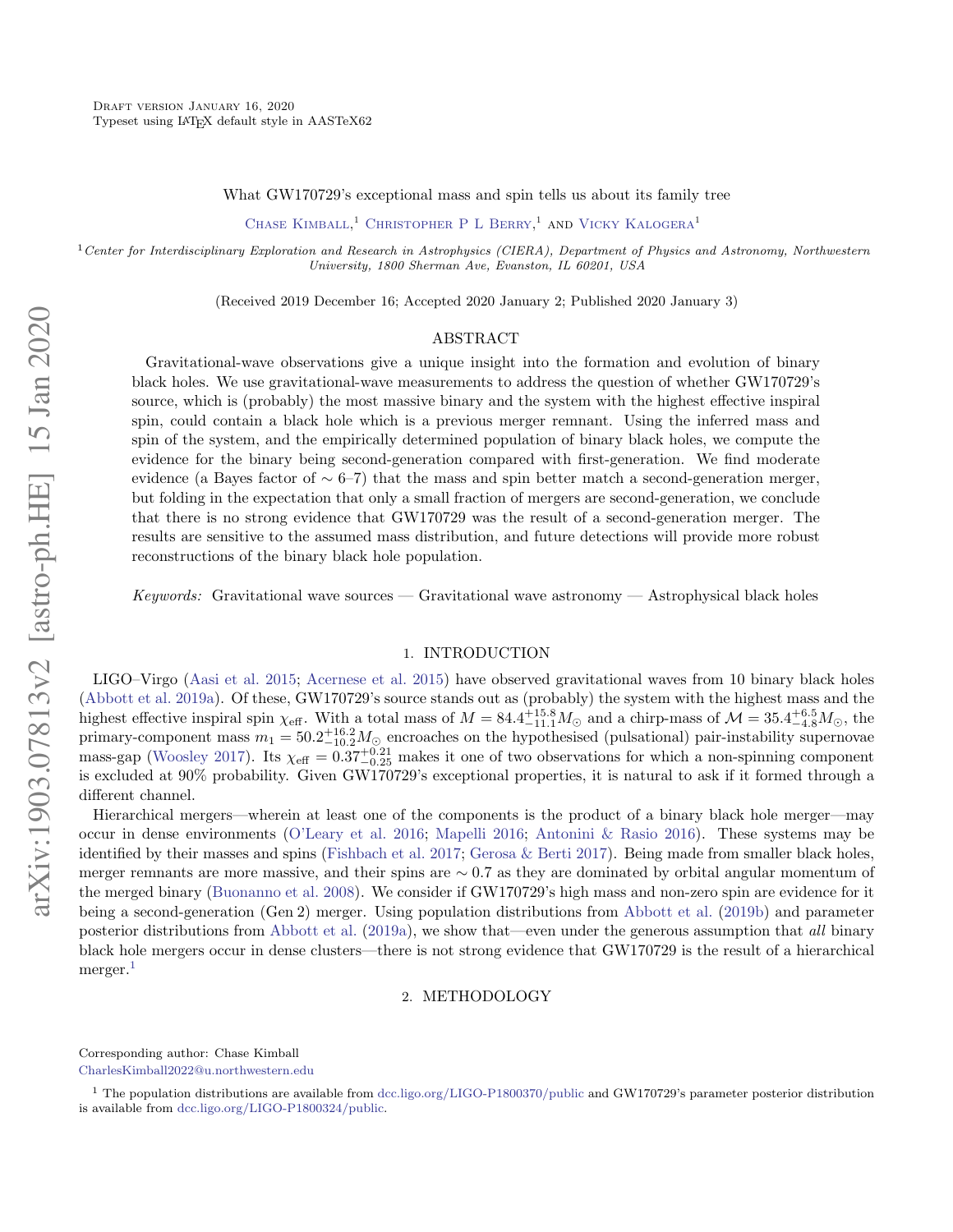

<span id="page-2-1"></span>Figure 1. Relative likelihood of a binary black hole being second-generation versus first-generation as a function of chirp-mass *M* and the magnitude of the effective inspiral spin  $|\chi_{\text{eff}}|$ . For comparison, the white contour gives the 90% credible area for GW170729 [\(Abbott et al.](#page-3-10) [2019b\)](#page-3-10).

We form an initial (Gen 1) binary black hole population, drawing masses and spins from the posterior population distributions inferred from gravitational-wave observations [\(Abbott et al.](#page-3-10) [2019b\)](#page-3-10). We use mass Model A—a power-law with a variable exponent, a  $5M_{\odot}$  lower cut-off, and a variable upper cut-off—and the non-parametric binned spin model with isotropic alignments. Model A has been calculated both including and excluding GW170729, allowing exploration of the result's sensitivity to the mass distribution. For our default model, we include GW170729 when calculating the probability that it is a first-generation merger (all 10 binary black holes are first-generation), and exclude it when calculating the probability that it is a second-generation merger (the other 9 binary black holes are first-generation). We use an isotropic distribution of spins under the optimistic assumption that all binary black holes form dynamically in clusters and so may go on to form a new binary.

Remnant spins and masses are calculated following [Healy et al.](#page-3-11) [\(2014\)](#page-3-11). Second-generation binary black holes are formed from one merger remnant and one initial-population black hole.[2](#page-2-0) For second-generation mergers we assume that the primary black hole is a merger product, and draw the secondary from the  $m_1$  distribution of initial black holes.

For each generation, we fit a distribution  $P(\mathcal{M}, \chi_{\text{eff}} | \text{Gen } N)$  over  $\mathcal{M}$  and  $\chi_{\text{eff}}$ . Since we assume isotropic spins for both generations, the probabilities are symmetric about  $\chi_{\text{eff}} = 0$ , and we work in terms of  $|\chi_{\text{eff}}|$ . In Figure [1,](#page-2-1) we plot the relative probability in favor of Gen 2 for different points in  $\mathcal{M}$ – $|\chi_{\text{eff}}|$  space; higher-mass systems are more likely to be second-generation. To assess whether GW170729 is a second-generation merger, we calculate the odds ratio *P*(Gen 2*|*GW170729)*/P*(Gen 1*|*GW170729). The second-generation versus first-generation odds ratio is

$$
\frac{P(\text{Gen 2}|\text{GW170729})}{P(\text{Gen 1}|\text{GW170729})} = \frac{P(\text{Gen 2})}{P(\text{Gen 1})} \left[ \frac{\int P(\text{GW170729}|\mathcal{M}, \chi_{\text{eff}}) P(\mathcal{M}, \chi_{\text{eff}}|\text{Gen 2}) \, d\mathcal{M} \, d\chi_{\text{eff}}}{\int P(\text{GW170729}|\mathcal{M}, \chi_{\text{eff}}) P(\mathcal{M}, \chi_{\text{eff}}|\text{Gen 1}) \, d\mathcal{M} \, d\chi_{\text{eff}}} \right].
$$
\n(1)

Here,  $P(\text{Gen N})$  are prior probabilities for each generation, and  $P(\text{GW170729}|\mathcal{M}, \chi_{\text{eff}})$  is the likelihood of the observed gravitational-wave signal given the parameters, obtained by dividing the posterior from [Abbott et al.](#page-3-2) [\(2019a\)](#page-3-2) by the priors used in that analysis. If first- and second-generation mergers occur at equal rates, then the odds ratio is given by the term in square brackets—the Bayes factor.

<span id="page-2-0"></span><sup>2</sup> We neglect the probability of forming binary black holes from two merger products.